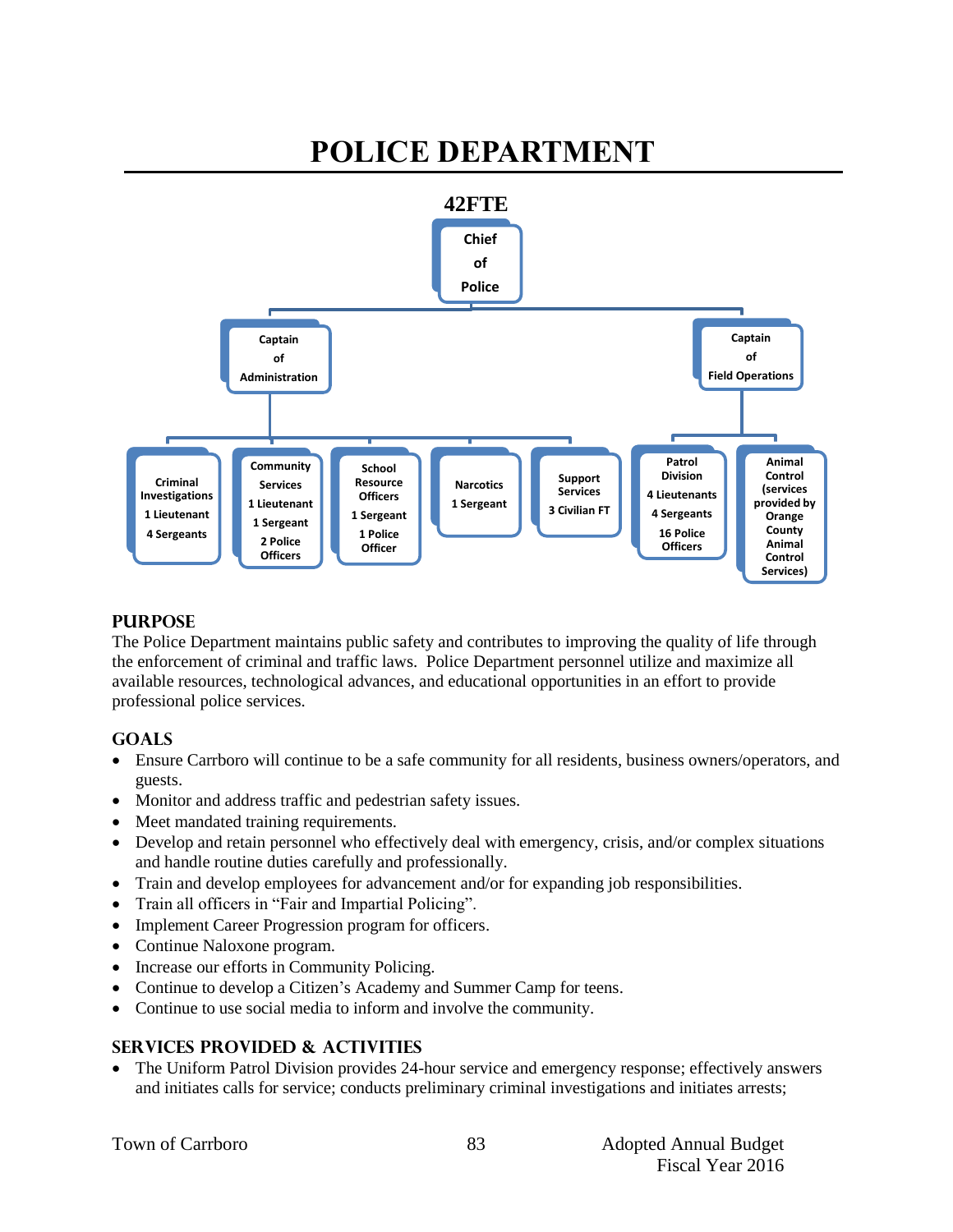provides necessary traffic control and enforcement; investigates traffic accidents; and provides basic business/residential security checks.

- The Criminal Investigations Division investigates major criminal cases and offenses involving juveniles, sexual assault, and domestic violence; processes crime scenes; coordinates efforts with relevant area authorities and service providers; maintains the evidence/ property room; conducts prospective employee background investigations; and provides on-call service.
- The Community Services Division provides law enforcement and other community-related services; partners with the community to meet specific neighborhood-driven requests for assistance; follows-up on complaints of suspected gang-related activity; initiates narcotics investigations; provides School Resource Officers at McDougle Middle and Carrboro High Schools and works with other schools to enhance safety and security; provides general crime prevention and community watch services; works with business owners to enhance safety and security; and provides other community outreach activities.
- The Administrative Division provides direct service to walk-in visitors, email requests, and telephone inquiries; maintains incident reports and multiple departmental records (including but not limited to warrants, monthly FBI and SBI data reporting, etc.); administers Department budget; answers requests for statistics and analysis; ensures that Department personnel receive appropriate training and adhere to the Department's, Federal, and State policies and procedures; and provides support services to Board of Aldermen, Town staff and other agencies.

# **PREVIOUS YEAR ACCOMPLISHMENTS**

- Met all mandated training goals.
- Continued the Fit for Duty Program to ensure that all officers are physically and mentally prepared to protect and serve.
- Partnered with local law enforcement agencies, NC SBI, NC National Guard Narcotics Task Force, US Marshals, US Drug Enforcement Agency, and US Alcohol, Tobacco and Firearms during narcotics investigations thus reducing the number of drug houses and street-level drug sales locations.
- Provided police services during all special events that required them.
- Maintained the number of directed patrols and speed enforcement campaigns involving Uniform Patrol Division.
- Maintained the number of pedestrian safety operations involving Community Services Division.
- Obtained new or enhanced revenue sources.
- Maintained staffing levels with the addition of three new officers hired.
- Partnered with Public Works and Recreation and Parks staff to provide a safe setting for 4th of July Celebration, Carrboro Day, Carrboro Music Festival, and several road races.
- Successful Implantation of Naloxone Program.
- Outfitted all officers with TASERS.
- Implemented Mobile Video Recording Devices in patrol cars.
- Maintained Coffee with A Cop Program for citizens.
- Participated in the NCWatch4Me program concerning pedestrian and bicycle safety.

# **UPCOMING FISCAL YEAR OBJECTIVES**

- Maintain current fuel consumption.
- Continue to retrofit and outfit new vehicles with Havis Idle Managers.
- Meet mandated training goals.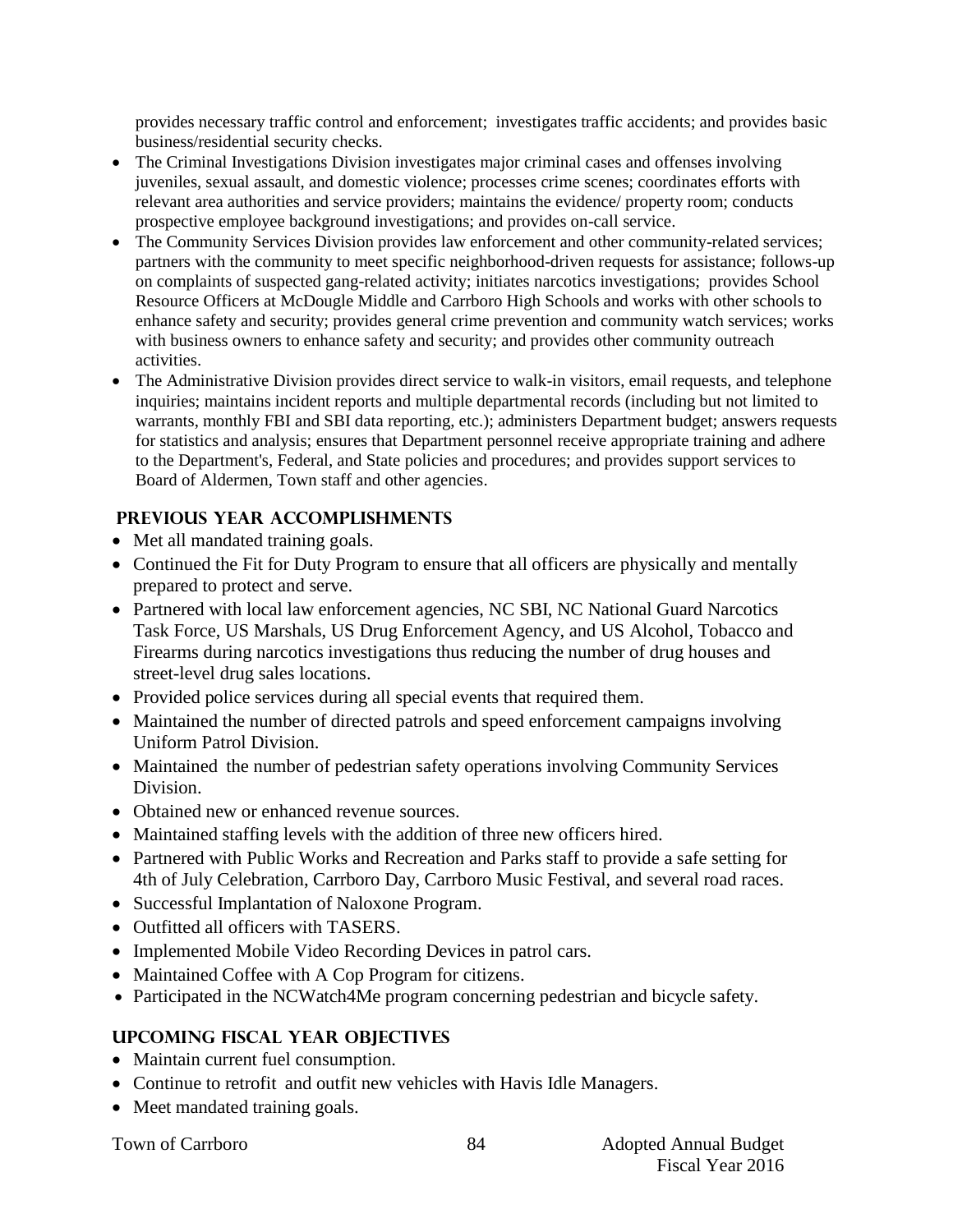- Finalize Policy Manual Update and implement trial of Lexipol service for policy management.
- Maintain Carrboro's Safety for residents, business owners/operators and visitors.
- Increase the number of directed patrols and speed enforcement campaigns involving Uniform Patrol Division personnel.
- Maintain the number of pedestrian safety operations involving Community Services Division personnel.
- Reduce the number of traffic accidents.
- Implement management/leadership training for supervisors.
- Reduce the number of known drug houses and street-level drug sales locations.
- Obtain new or enhanced revenue sources.
- Increase staffing levels by hiring 4 new officers.
- Continue partnership with Public Works and Recreation and Parks staff to provide a safe setting for all special events.

### **BOARD PRIORITIES**

Enhance and sustain quality of life/place issues for everyone. Improve walkability and public transportation.

### **OBJECTIVES**

- 1. Maintain Carrboro's safety for residents.
- 2. Reduce number of traffic accidents.
- 3. Increase pedestrian safety operations.
- 4. Increase bicycle safety operations.
- 5. Maintain Carrboro's safety for residents by reducing open air drug market.
- 6. Increase Community Service outreach.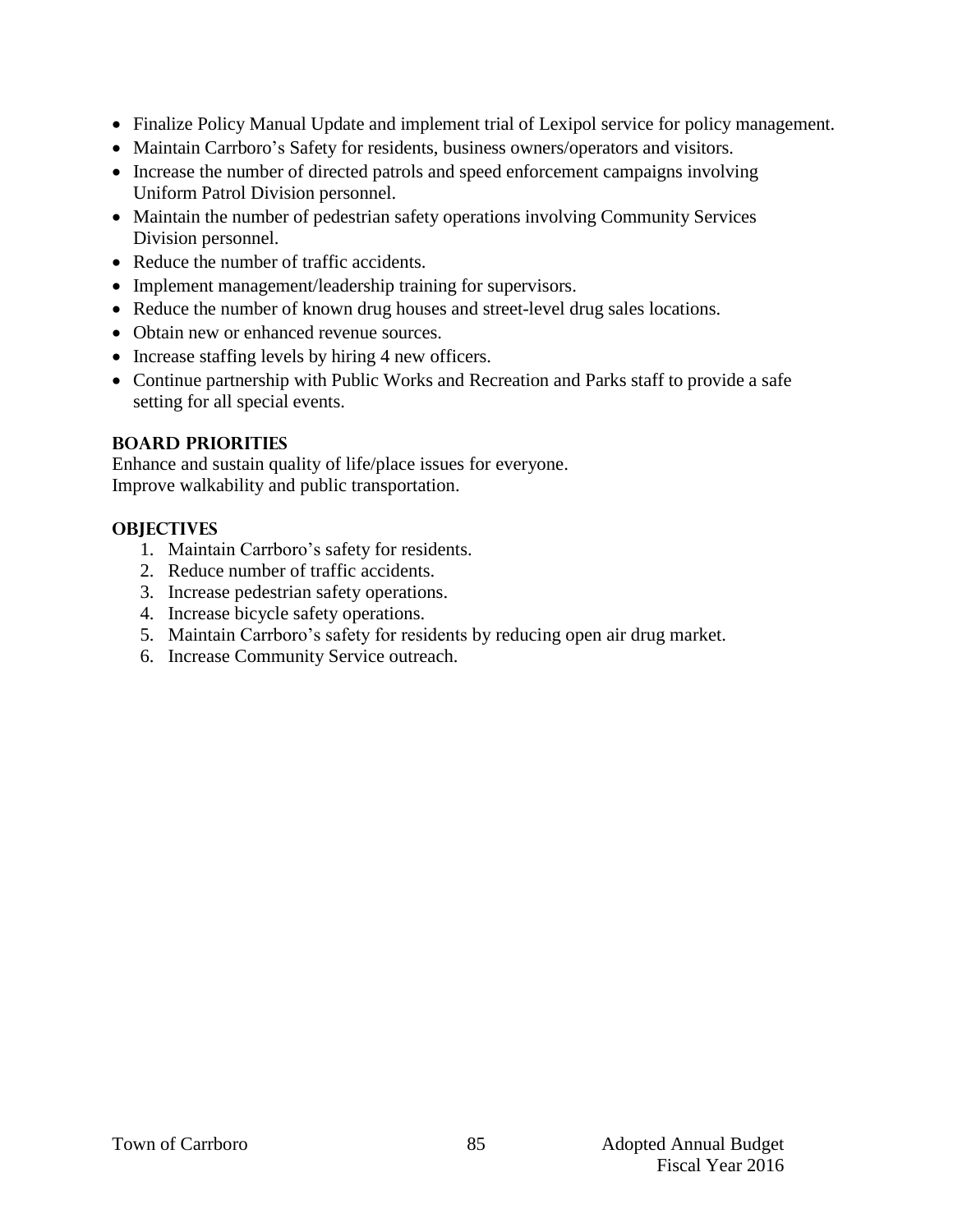# **Performance Measures**

|                                                                        | FY2012-13<br><b>ACTUAL</b> | FY 2013-14<br><b>ACTUAL</b> | FY2014-15<br><b>ESTIMATED</b> | FY2015-16<br><b>PROJECTED</b> |
|------------------------------------------------------------------------|----------------------------|-----------------------------|-------------------------------|-------------------------------|
| <b>Calls for Service</b>                                               | 22,203                     | 18,832                      | 22,344                        | 23,461                        |
| <b>Motor Vehicle</b><br>Accidents                                      | 477                        | 490                         | 480                           | 483                           |
| <b>Criminal Arrests</b>                                                | 768                        | 829                         | 798                           | 783                           |
| Pedestrian<br><b>Crossing Citations</b><br><b>Issued</b>               | 101                        | 60                          | 30                            | 25                            |
| <b>Bicycle Safety Ops</b><br>Conducted                                 | n/a                        | 5                           | $\overline{0}$                | $\overline{0}$                |
| Pedestrian Safety<br><b>Ops Conducted</b>                              | 21                         | 17                          | 10                            | 10                            |
| <b>Narcotics Arrests</b>                                               | 129                        | 243                         | 174                           | 140                           |
| Community<br>Events<br>Involvement                                     | 73                         | 56                          | 65                            | 70                            |
| Percentage Change<br>in Pedestrian<br>Safety Ops<br>Conducted          | n/a                        | 19% Decrease                | 41% Decrease                  | 13% Decrease                  |
| Percent Change in<br>Pedestrian<br><b>Crossing Citations</b><br>Issued | n/a                        | 41% Decrease                | 50% Decrease                  | 17% Decrease                  |
| Percentage Change<br>of Bicycle Safety<br><b>Ops Conducted</b>         | n/a                        | 100% Increase               | 100% Decrease                 | 0%                            |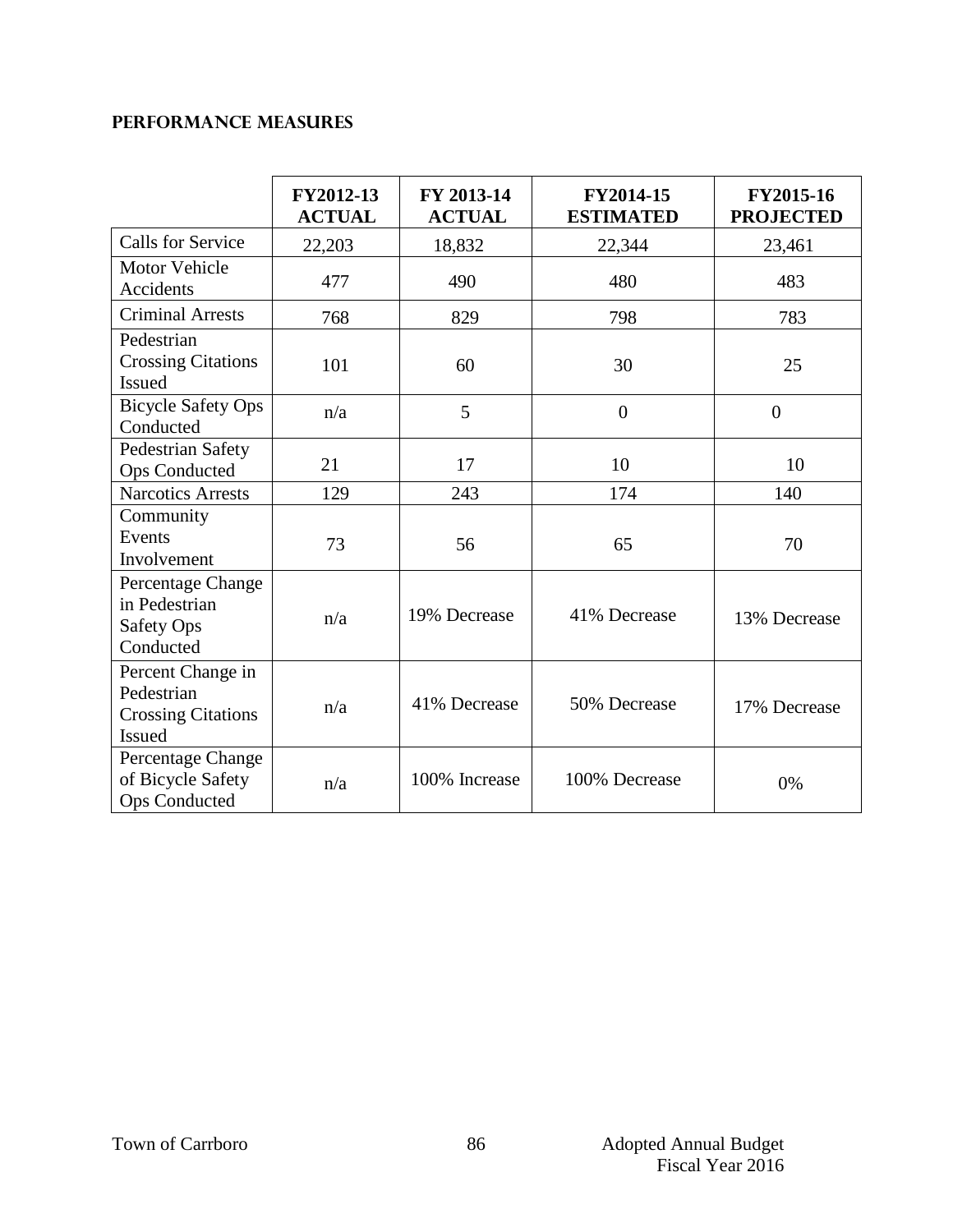#### **Budget summary**

| <b>DEPARTMENT</b><br><b>SUMMARY</b> | FY 2013-14<br><b>ACTUAL</b> | FY 2014-15<br><b>ADOPTED</b><br><b>BUDGET</b> | FY 2015-16<br><b>ADOPTED</b><br><b>BUDGET</b> | ${PCT}$<br><b>CHANGE</b> |
|-------------------------------------|-----------------------------|-----------------------------------------------|-----------------------------------------------|--------------------------|
| <b>PERSONNEL</b>                    | 2,869,822                   | 2,907,621                                     | 2,992,428                                     | 2.9%                     |
| <b>OPERATING</b><br><b>CAPITAL</b>  | 493,995                     | 445,023                                       | 478,348                                       | 7.5%                     |
| <b>OUTLAY</b>                       | 170,043                     | 224,425                                       | 239,412                                       | 6.7%                     |
| <b>TOTAL</b>                        | \$3,533,861                 | \$3,577,069                                   | \$3,710,188                                   | $3.7\%$                  |

#### **CHANGES IN BUDGET from PRIOR YEAR ADOPTED BUDGET**

Personnel costs increased due to increase in insurance costs. The operations budget increased based on increases in training, motor vehicle repairs, uniforms, departmental supplies, and telephone. Increase in capital outlay reflects the increased cost of replacement vehicles.

| <b>ADMINISTRATION</b><br><b>SUMMARY</b> | FY 2013-14<br><b>ACTUAL</b> | FY 2014-15<br><b>ADOPTED</b><br><b>BUDGET</b> | FY 2015-16<br><b>ADOPTED</b><br><b>BUDGET</b> | <b>PCT</b><br><b>CHANGE</b> |
|-----------------------------------------|-----------------------------|-----------------------------------------------|-----------------------------------------------|-----------------------------|
| <b>PERSONNEL</b>                        | 559,122.01                  | 528,570                                       | 532,938                                       | 0.8%                        |
| <b>OPERATING</b>                        | 78,689                      | 38,361                                        | 40,850                                        | 6.5%                        |
| <b>CAPITAL OUTLAY</b>                   | 0                           | $\Omega$                                      |                                               | $0.0\%$                     |
| TOTAL                                   | \$637,811                   | \$566,931                                     | \$573,788                                     | $1.2\%$                     |

# *Division Level Summaries*

#### **changes in budget from prior year adopted budget**

The increase in the Administrative Support Division operating budget is due to training, telephone, departmental supplies and dues increased costs.

| <b>PATROL SUMMARY</b> | FY 2013-14<br><b>ACTUAL</b> | FY 2014-15<br><b>ADOPTED</b><br><b>BUDGET</b> | FY 2015-16<br><b>ADOPTED</b><br><b>BUDGET</b> | <b>PCT</b><br><b>CHANGE</b> |
|-----------------------|-----------------------------|-----------------------------------------------|-----------------------------------------------|-----------------------------|
| <b>PERSONNEL</b>      | 1,620,258                   | 1,633,701                                     | 1,583,198                                     | $-3.1\%$                    |
| <b>OPERATING</b>      | 286,725                     | 254,761                                       | 278,896                                       | 9.5%                        |
| <b>CAPITAL OUTLAY</b> | 170,043                     | 224,425                                       | 239,412                                       | 6.7%                        |
| <b>TOTAL</b>          | \$2,077,027                 | \$2,112,887                                   | \$2,101,506                                   | $-0.5\%$                    |